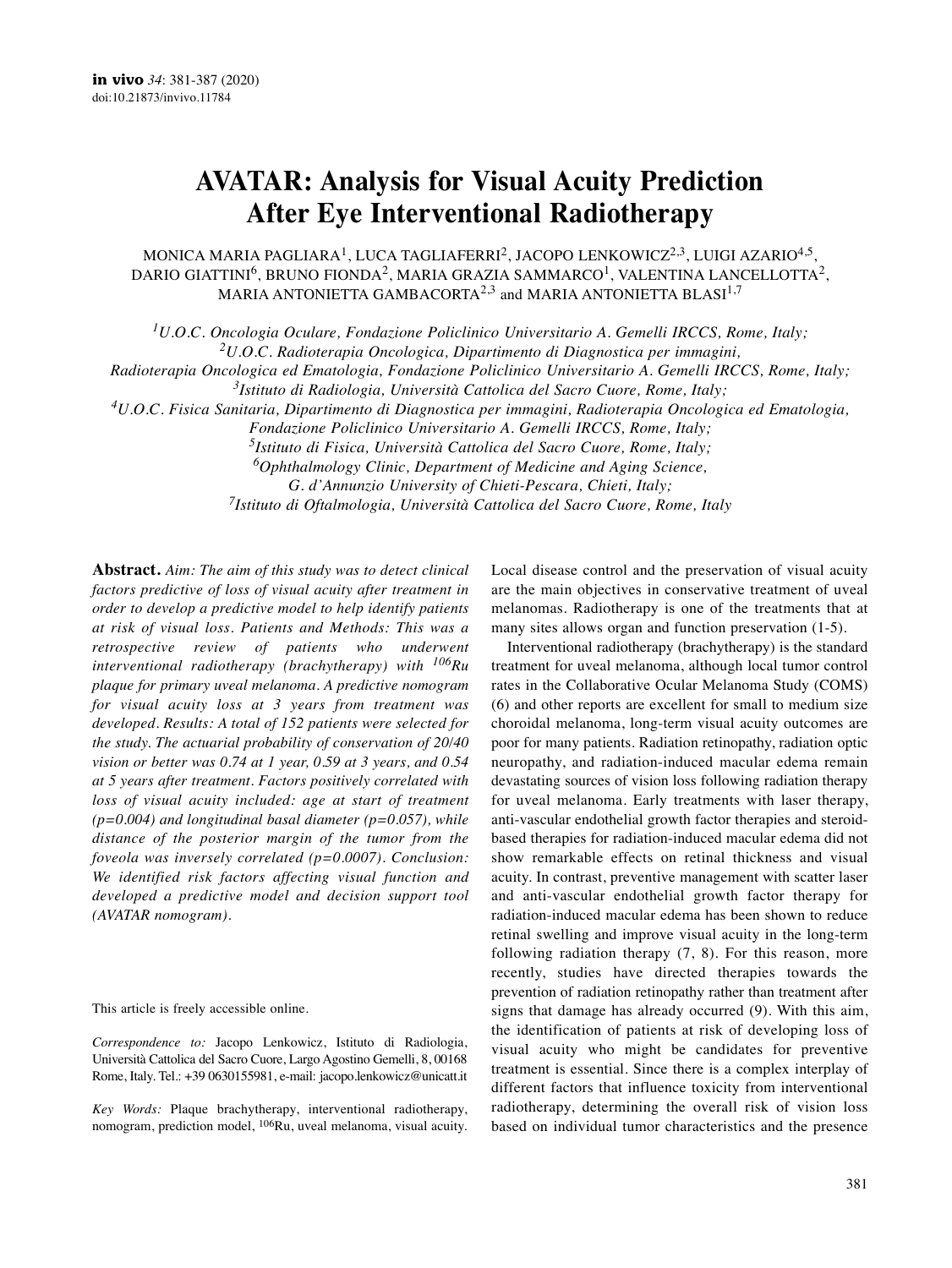of ocular and systemic disease may help in patient selection. In addition, more and more decision support tools based on predictive models are being developed in order to personalize the proposed therapeutic approach. Many authors speak of a virtual patient, defined as AVATAR, in fact, through tools therapies can be virtually tested and the virtual outcomes be determined before treatment (10, 11).

The first two aims of this study were to document visual outcome in patients with small-medium size choroidal melanoma treated with 106Ru interventional radiotherapy at the Fondazione Policlinico Universitario A. Gemelli IRCCS and to evaluate changes in visual acuity over time in response to treatment. The third aim was to identify clinical predictive factors for visual acuity loss after treatment in order to develop a predictive model to help identify patients at risk of visual loss (12, 13).

## **Patients and Methods**

This was a retrospective review of all consecutive patients who underwent interventional brachytherapy with 106Ru plaque, for primary uveal melanoma at our Interventional Oncology Center between 2006-2014; all the anonymized data were retrieved from the intranet hospital multidivisional electronic database Spider's Net in the framework of our institutional Consortium for Brachytherapy Data Analysis (COBRA) system (14).

*Inclusion criteria.* Patients eligible for the study were those diagnosed with dome-shaped small to medium size choroidal melanoma. Patients with posterior tumor margin within 1.5 mm from the foveola were excluded because of the high probability of developing radiation sequelae and visual loss. Patients previously treated with other modalities and those with minimal plaque displacement during the follow-up visit were excluded from our analysis. Patients with poor baseline visual acuity (<20/200) were excluded due to the impossibility of assessing a worsening of visual acuity caused by treatment toxicity. Patients with iris or ciliary body melanoma were excluded due to the risk of developing a secondary cataract which, subsequently resolved with therapeutic formation, might be considered a significant visual decline.

*Interventional radiotherapy protocol.* The diagnosis of choroidal melanoma was made on the basis of the ophthalmoscopic evaluation, A-B scan ultrasonography and fundus photography. A metastatic workup, including liver function test and liver ultrasound was performed before treatment for each patient and was negative in all cases. All patients gave their signed informed consent. The baseline patient data of demographic features such as age and gender, systemic illness (diabetes mellitus, hypertension), prior history of malignancy, and prior ophthalmological conditions were recorded. Pretreatment tumor data included TNM classification according to the eighth edition (15), tumor thickness, basal diameter and tumor distance to the posterior margin of the fovea measured by ultrasound using A-B scan standardized technique. Each case was evaluated in a weekly multidisciplinary meeting comprising an ocular oncologist, radiation oncologist and clinical physicist. The radioisotope used was 106Ru and the prescription dose was 100 Gy to the tumor apex. The dose calculation was performed using the software Plaque Simulator (plaque margin in all directions simulator; BEBIG Isotopenund Medizintechnik GmbH, Berlin Germany) calculating the estimated dose to organs at risk according to the activity of the plaque used. The size of the episcleral plaque was selected to provide 1 mm around the tumor edge. The plaque was applied to the patient under local anesthesia, and the lesion localization was performed by the use of transillumination or indirect ophthalmoscopy, depending on tumor location. Confirmation of intraoperative plaque placement were performed by experienced diagnostic ophthalmic echographers to ensure that the plaque was centered on the tumor base and all tumor margins were covered by the plaque. The procedure was performed following the INTERACTS protocol for quality assurance (16).

*Evaluation of visual acuity.* The best corrected visual acuity in the affected eye was measured using the Snellen chart by an ophthalmologist before treatment and at follow-up examinations scheduled at 4-months interval up to 2 years and at 6-month intervals thereafter. Changes in visual acuity compared with the initial visit were registered at follow-up visits. Loss of visual acuity was considered as any decrease in visual acuity of at least two lines on a standard Snellen eye chart.

*Statistical analysis and endpoints.* The covariates of interest were statistically tested against the outcome of visual acuity loss at 3 years with Mann-Whitney *U*-test or chi-squared test depending on the type of covariate: the former for numerical ones, and the latter for categorical ones. Covariates which had a statistically significant  $(p<0.05)$  univariate correlation with the outcome were included in a logistic regression model, and through stepwise selection, the best model was chosen according to minimum Akaike Information Criteria (17). Finally, an estimate of the model performance was computed *via* area under the receiver operating characteristic curve on 1,000 bootstrap samples.

#### **Results**

Between December 2006 and December 2014, 239 cases of uveal melanoma (239 eyes) were treated with 106Ru plaque. Based on these inclusion criteria, 152 patients were selected for the study. The baseline patient demographics, clinical features and tumor characteristics are summarized in Table I. According to the eighth edition (15) of the American Joint Committee on Cancer staging system 73 (48%) patients were T1, 78 (51.3%) T2 and 1 (0.66%) T3 at diagnosis. Depending on tumor basal diameter, the following plaques (Bebig, Berlin, Germany) were used: CCA (PD: 15.3 mm) in 56 (36.8%) patients; CCD (PD: 17.9 mm) in 28 (18.4%); CCB (PD: 20.2 mm) in 39 (25.6%); COB (PD: 19.8 mm) in 27 (17.8%) and CCC (PD: 24.8 mm) in two (1.3%) patients. The radiation characteristics are detailed in Table II. Follow-up ranged from 30.0 to 104.0 months (median=67.0 months); all patients included in the study had regular follow-up.

*Visual acuity outcome.* Primary objective included the study of visual acuity changes after Interventional Radiotherapy. At the time of the treatment, 130 patients (86%) had good vision of 20/40 or better in the tumor-affected eye, while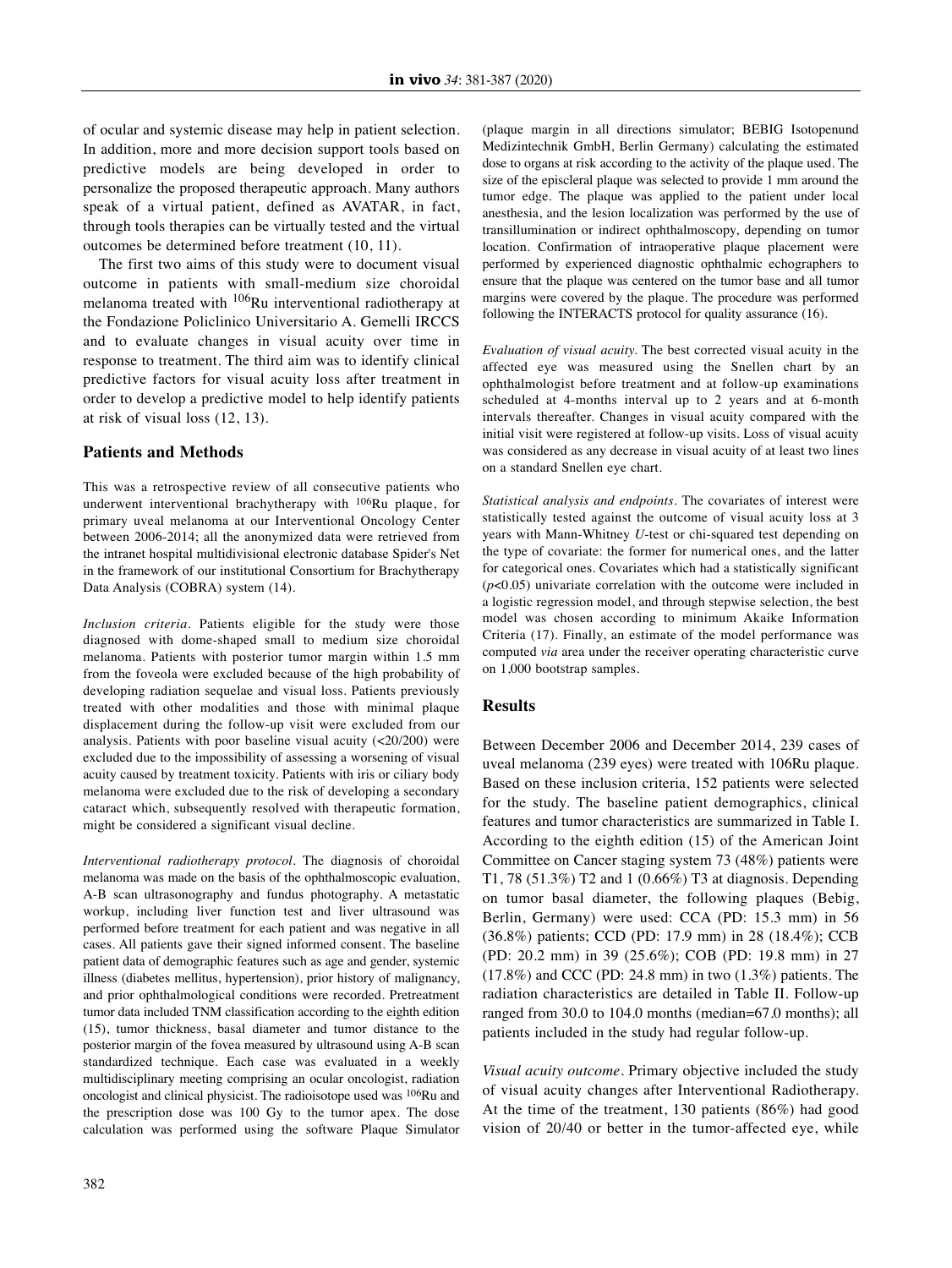| Characteristic              |                 | Value             |
|-----------------------------|-----------------|-------------------|
| Gender, $n$ (%)             | Female          | 82 (53.9)         |
|                             | Male            | 70(46.1)          |
| Age, years                  | Median (range)  | $65.5(17-87)$     |
| Systemic disease            | <b>Diabetes</b> | 16(10.5)          |
|                             | Hypertension    | 66 (43.4)         |
| Tumor thickness, mm         | Median (range)  | $3.23(2.1-5.5)$   |
| Largest basal diameter, mm  | Median (range)  | $9.97(5.6-17.4)$  |
| Volume, ml                  | Median(range)   | $0.18(0.05-0.59)$ |
| Tumor distance to fovea, mm | Median (range)  | $10.06(1.7-21.5)$ |
| <b>TNM</b>                  | T1              | 73 (48)           |
|                             | T <sub>2</sub>  | 78 (51.3)         |
|                             | T3              | 1(0.66)           |

Table I. *Baseline patients' demographics, clinical features and tumor characteristics.*

Table II. *Radiation parameters of 106Ru plaque radiotherapy.*

| Variable   |                         | Median (range)       |
|------------|-------------------------|----------------------|
| Tumor apex | Dose, Gy                | 99.99 (84.99-133.8)  |
|            | Dose rate, cGy/h        | 186.10 (56.99-389.5) |
| Macula     | Dose, Gy                | 35.98 (0-568.2)      |
|            | Dose rate, cGy/h        | 51.07 (0-809.2)      |
| Optic disc | Center dose, Gy         | $19.9(0-261.1)$      |
|            | Center dose rate, cGy/h | 34.66 (0-268.4)      |
| Lens       | Dose, Gy                | $0.045(0-207)$       |
|            | Dose rate, cGy/h        | $0.091(0-924)$       |
| Sclera     | Dose                    | 265.2 (127-777)      |
|            | Dose rate, cGy/h        | 509.7 (193.4-858.8)  |

there were 152 (100%) patients with initial visual acuity of 20/200 or better (Table III).

The actuarial probability of conservation of 20/40 or better was 0.74 at 1 year, 0.59 at 3 years, 0.54 at 5 years after treatment. The actuarial probability of conservation of 20/200 or better was 0.93 at 1 year, 0.84 at 3 years, 0.78 at 5 years after treatment. Best corrected vision after refraction, 3 years postoperatively, showed that 69 (45.4%) patients out of 152 had vision loss, while 83 (54.6%) experienced no change in visual acuity.

*Visual acuity changes over time.* Figure 1 shows the distribution of the best corrected visual acuity in the study subjects starting from baseline until 5 years postoperatively. Figure 1A shows the baseline distribution of visual acuity. Most of the patients affected by small to medium size choroidal melanoma had good visual acuity before treatment. Figure 1B shows that the greatest loss of vision occurred in the interval of time between years 1 and 3, indicating that this is the time interval in which most of the toxic effects occur. In the interval of time between years 3 and 5 (Figure Table III*. Visual acuity (VA) at baseline and at 1, 3 and 5 years after therapy.*

|                 |                 | Postoperatively |         |         |  |  |
|-----------------|-----------------|-----------------|---------|---------|--|--|
|                 | <b>Baseline</b> | 1 Year          | 3 Years | 5 Years |  |  |
| VA ≥20/40       | 86%             | 74%             | 59%     | 54%     |  |  |
| $VA \ge 20/200$ | 100%            | 93%             | 84%     | 78%     |  |  |

Table IV. *Univariate analysis of factors predicting visual acuity loss at 3 years.*

| Covariate*                  | <i>p</i> -Value |  |  |  |
|-----------------------------|-----------------|--|--|--|
| Age at diagnosis            | < 0.0001        |  |  |  |
| Longitudinal basal diameter | < 0.0001        |  |  |  |
| Distance to the fovea       | < 0.0001        |  |  |  |
| Dose to the lens            | 0.031           |  |  |  |
| Transversal basal diameter  | < 0.0001        |  |  |  |
| Gender                      | 0.37            |  |  |  |
| <b>Diabetes</b>             | 0.50            |  |  |  |

\*Per unit increment.

1C), only a few patients experienced a reduction in visual acuity, thus allowing us to determine that the visual acuity achieved in the third year after treatment was maintained in most cases.

*Visual acuity predictive model. A*s stated in the Statistical analysis and endpoints section, a logistic regression model was built from the significant variables at the univariate plus stepwise selection. We then represented this logistic regression model as a nomogram (Figure 2), a decision support system in which a clinician can input the values of these covariates, and in which summing up the scores gives a probability for visual acuity loss at 3 years. The change of visual acuity over time in response to treatment allowed us to identify 3 years postoperatively as the best time point for calculation of predicted risk. In Table IV, a summary of univariate testing is reported, showing clinical and dosimetric parameters most predictive of significant risk of vision loss. A higher age at diagnosis (*p<*0.001) and a higher basal diameter (*p<*0.001) were associated with increased risk of vision loss; a greater distance of the posterior tumor margin from the foveola or the optic disk was associated with reduced risk of vision loss (*p<*0.001).

On multivariate logistic regression analysis (Table V), these factors remained significant contributors to loss of visual acuity at 3 years (age: *p=*0.004; longitudinal basal diameter: *p=*0.057; and distance to the fovea: *p=*0.0007, respectively). No association with sex, systemic hypertension,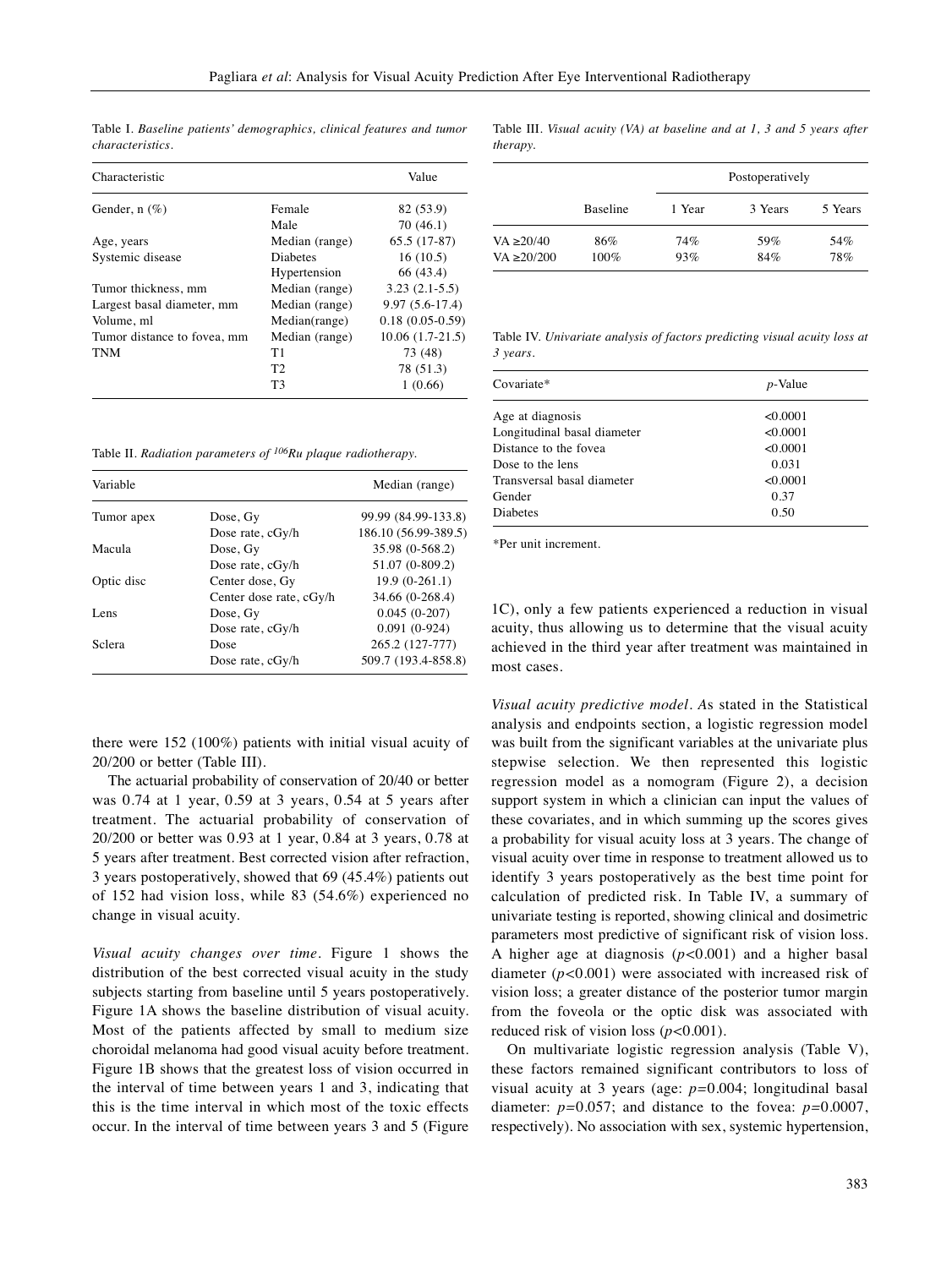

Figure 1. Graphical representation of the visual acuity data distribution in the population included in the nomogram. Values towards 1 on the horizontal axis represent good values whereas values towards 0 represent worse visual acuity. It is possible to see how the single humped curve present at baseline tends to shift towards a double humped curve at 3 years, while remaining substantially stable at 5 years. A: Representation of the baseline visual acuity distribution of patients included in our model. B: By analyzing the shift of the visual acuity on the curve it is possible to determine that the greatest vision loss occurred between years 1 and 3, indicating that this is the time interval in which most of the toxic effects occur. C: Between years 3 and 5, only a few patients experienced a reduction in visual acuity, as is apparent from comparing this curve with that *in B; most kept the visual acuity achieved in the third year after treatment.*

nor tumor thickness was found. An association with diabetes had been found in a preliminary analysis including patients with baseline best corrected visual acuity  $\leq 0.1$ , who were excluded in the final analysis.

### **Discussion**

In this study, we report on visual acuity after interventional radiotherapy with ruthenium plaque for choroidal melanoma.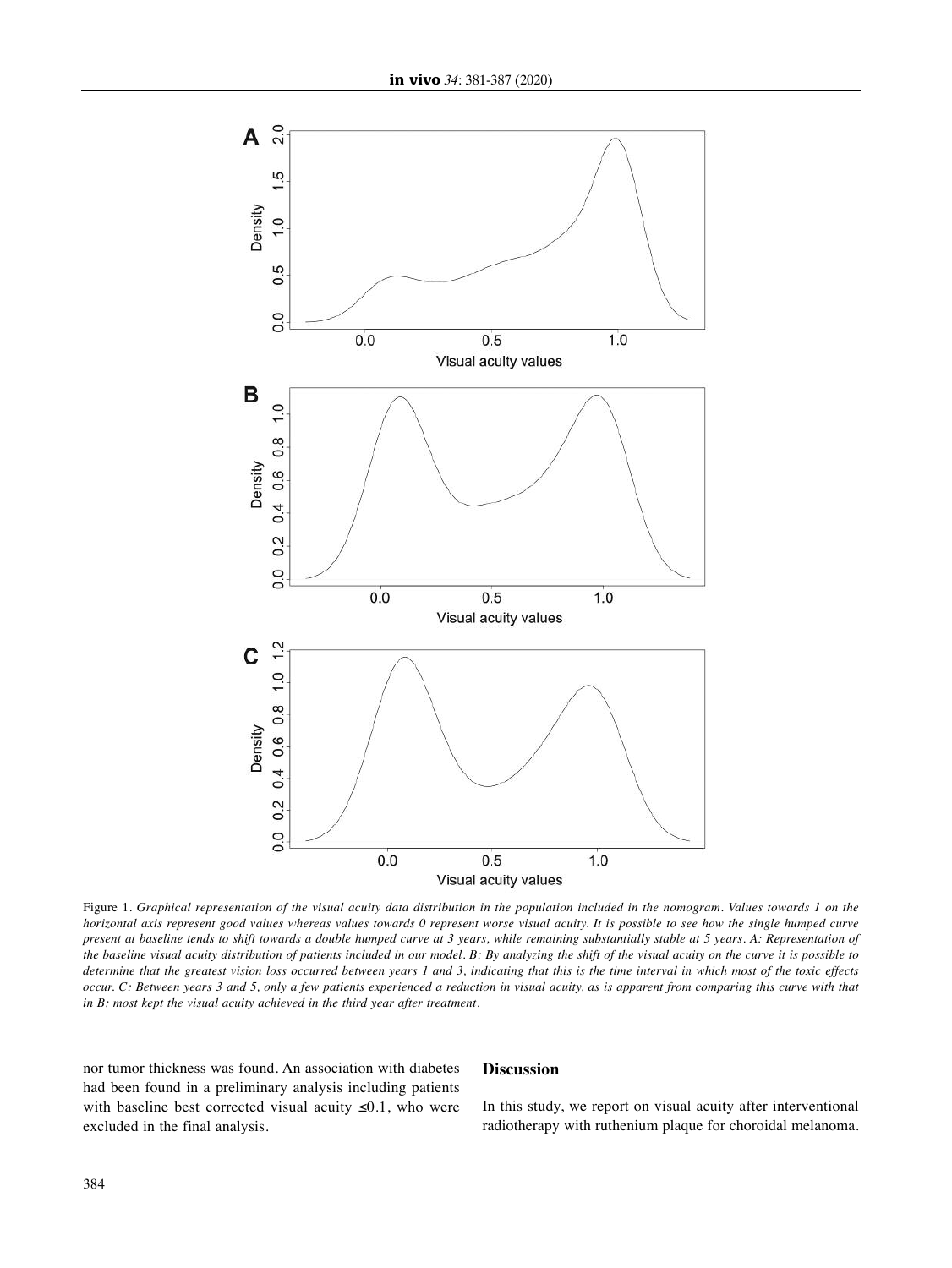| Points                 | 0  | 10 | 20 | 30 | 40  |     | 50  | 60                  | 70  | 80                    | 90             | 100      |
|------------------------|----|----|----|----|-----|-----|-----|---------------------|-----|-----------------------|----------------|----------|
| Age at diag.           | 15 | 25 |    | 35 | 45  | 55  |     | 65                  | 75  |                       | 85             |          |
| L                      | 4  | 6  | 8  | 10 | 12  | 14  | 16  | 18                  |     |                       |                |          |
| Dist. to fovea         | 22 | 20 | 18 | 16 | 14  | 12  | 10  | 8                   | 6   | $\boldsymbol{\Delta}$ | $\overline{2}$ | $\Omega$ |
| <b>Total points</b>    |    |    |    |    |     |     |     |                     |     |                       |                |          |
|                        | 0  | 20 | 40 | 60 | 80  | 100 | 120 | 140                 | 160 | 180                   | 200            | 220      |
| <b>Predicted value</b> |    |    |    |    | 0.1 | 0.2 |     | 0.3 0.4 0.5 0.6 0.7 |     |                       | 0.8            |          |

Figure 2. Nomogram to predict risk of visual acuity loss after 3 years. diag: Diagnosis; Dist: distance; L: longitudinal basal diameter.

The study focused on three different analyses: visual acuity outcome, decline in visual acuity over time after brachytherapy treatment, and the development of a visual acuity predictive model. At the time of treatment, our study population presented good baseline visual acuity in the affected eye:  $\geq$ 20/200 in 100% of patients and  $\geq$ 20/40 in 86% of patients; after 3 years of follow-up, 59% of patients retained a visual acuity of  $\geq 20/40$  and 84% acuity of  $\geq$ 20/200.

Other studies reporting on visual outcomes after ruthenium plaque for choroidal melanoma comparable in terms of the tumor size, at 3 years post-treatment, were those from Damato *et al.* (18), with  $78\% \ge 20/40$  and  $90\%$ ≥20/200, and from Summanem *et al.* (19), with a final visual acuity of 20/200 preserved in 55% of patients.

In the COMS report examining visual outcomes at 3 years after  $^{125}$ I brachytherapy, 43% of patients had a visual acuity of 20/200 or worse and 49% had a loss of six or more lines from the pretreatment level (20). Patient selection and the use of ruthenium plaque are probably important factors for our success in visual acuity outcome.

From the fact that our population was composed of patients with a relatively early diagnosis of uveal melanoma, affected by tumors with a maximum thickness not greater than 5.5 mm, it follows that the baseline visual acuity was good. Visual acuity before treatment has been considered an important prognostic factor for visual outcome, in fact Cruess *et al.* had noted that patients with pretreatment visual acuity of 20/40 or better were most likely to have the best visual prognosis (21).

Additionally, the use of ruthenium plaque, offering less toxicity compared to other radionuclides, was decisive for the final functional outcome and for the result that 54.5% of the population had experienced no change in visual acuity 3 years after treatment. There are several possible mechanisms for loss of visual acuity, each acting in a certain period of time

Table V. *Multivariate logistic regression analysis at the 3-year end-point for visual acuity loss.*

| Predictor                 | Logistic regression<br>coefficient | <i>p</i> -Value |  |  |
|---------------------------|------------------------------------|-----------------|--|--|
| Age at start of treatment | 0.0083                             | 0.004           |  |  |
| Dose to the fovea         | 0.0312                             | 0.057           |  |  |
| Dose-rate to the fovea    | $-0.0300$                          | 0.0007          |  |  |

in brachytherapy treatment. Baseline low visual acuity can be caused by subfoveal tumor extension or tumor-induced exudative retinal detachment involving the fovea. Posttreatment loss can be immediate due to direct radiation damage to macula and the optic disc due to the isodoses of treatment, or late due to the release of vasoproliferative factors and induced radiation optic neuropathy and radiation maculopathy (18). Radiation optic neuropathy has been reported to occur after a mean of 16.1 months (range=6.8-37 months) postplaque. The time to developing maculopathy following irradiation has been described to range from 8 to 74.9 months, with a mean of 25.6 months (22). In our population, the median time to developing radiation optic neuropathy was 41 months postplaque, the median time to developing radiation maculopathy was found to be 31 months after plaque treatment and the range was 0-104 months. In order to evaluate the decline of visual acuity over time after brachytherapy treatment, visual acuity distribution curves were analyzed before the start of treatment and 1, 3 and 5 years after therapy. The population analyzed had good visual acuity before treatment, in detail 100% of patients ≥20/200 and 86% of patients  $\geq 20/40$ . Our results were due to the selection of patients with small to medium size melanoma and to the exclusion of patients with subfoveal tumors. At 1 year from treatment, only a few patients with posterior tumor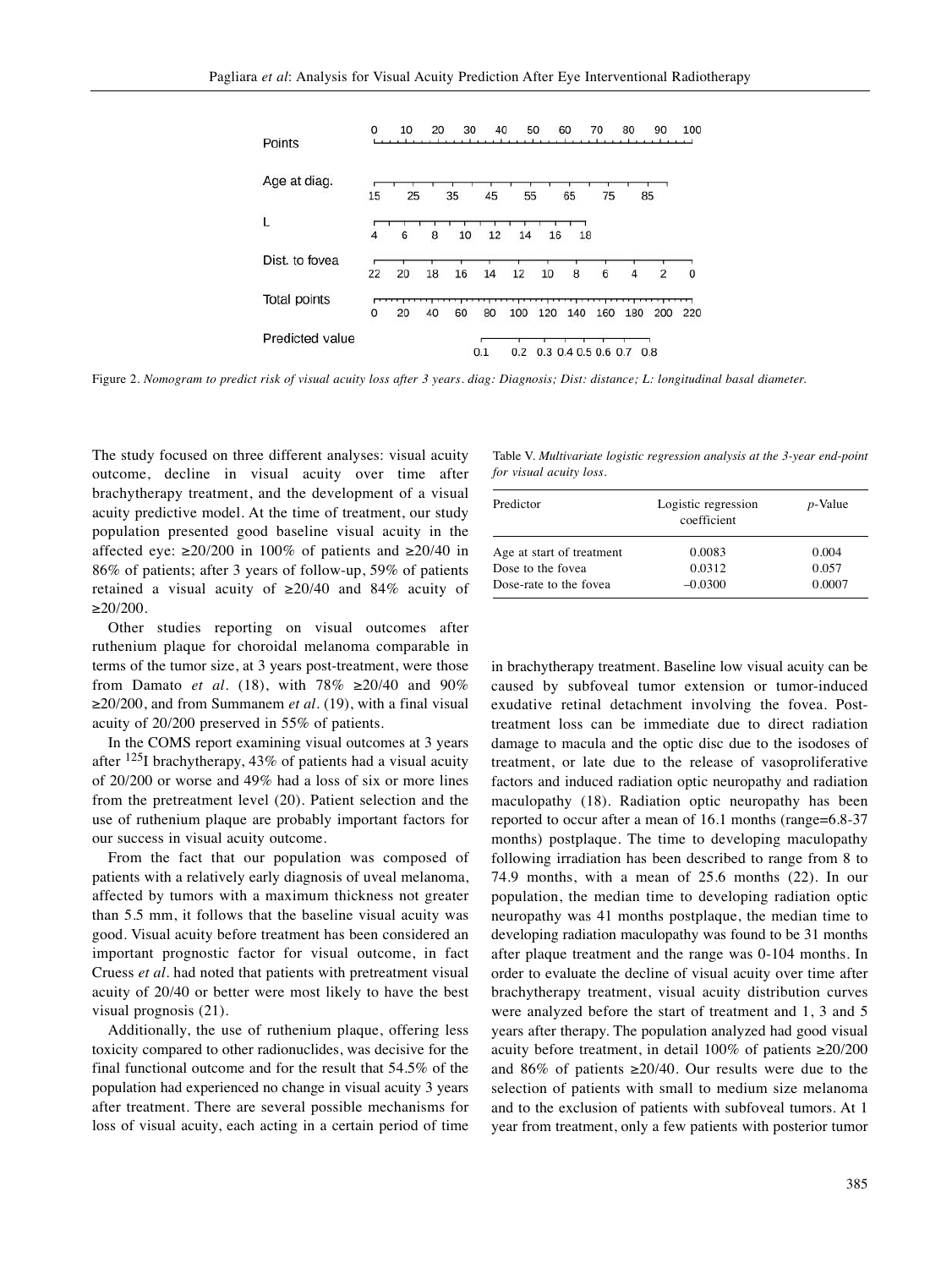localization and direct effect of radiation on macula and the optic disc had experienced visual acuity loss. Most patients experienced a visual acuity loss within the third year after treatment, when the peak of maculopathy was reported.

Damato *et al.* proposed that loss of visual acuity is a delicate relationship of a broad variety of factors, such as age, pretreatment visual acuity, basal diameter and tumor location (18).

While the exact mechanisms causing an impairment of visual acuity are not fully understood, the assumption here is that there are multiple reasons. From our multivariate analysis, factors correlating with a worse post-treatment visual acuity were age at start of treatment, longitudinal basal diameter and distance of the posterior margin of the tumor from the foveola. Systemic factors (*e.g.* hypertension and diabetes) have been inconsistently reported as risk factors in predicting final visual acuity (13). Our data also revealed that the distance of the posterior margin of the tumor from the foveola was the clinical factor most strongly associated with visual acuity loss. Determining the overall risk of vision loss may help in patient selection, in choosing the treatment modality and management counseling. The evidence that preventing radiation maculopathy may offer better final visual acuity results makes works like this very useful. After ruthenium treatment, about 50% of patients did not need to undergo any procedure to preserve visual acuity; the goal is to identify the other 50% of patients for whom such preventive therapies can be highly successful for visual acuity outcome.

The strength of this study's data was that we reviewed the patients ourselves at each follow-up. This allowed continued and uniform follow-up patterns on all of the patients and a rigorous standardization of visual acuity measured from the same ophthalmologists at every follow-up control. The main limitation of this study is represented by the fact that our nomogram has not been externally validated using an independent dataset originating from other institutions. Therefore, an external validation of the proposed model using a large database would be of great interest in order to confirm our observations on a more heterogeneous population through a reliable generalization process (23-25).

## **Conclusion**

We identified the risk factors affecting visual outcome and developed a predictive model and decision support tool (AVATAR nomogram). This study is an extension of our preliminary work.

## **Conflicts of Ιnterest**

The Authors declare no conflicts of interest.

#### **Authors' Contributions**

Monica Maria Pagliara: Conception of the work; Luca Tagliaferri: Conception of the work; Jacopo Lenkowicz: Analysis of data for the work; Luigi Azario: Interpretation of data for the work; Dario Giattini: Acquisition of data for the work; Bruno Fionda: Acquisition of data for the work; Maria Grazia Sammarco: Drafting the work; Valentina Lancellotta: Drafting the work; Maria Antonietta Gambacorta: Final approval of the version to be published; Maria Antonietta Blasi: Final approval of the version to be published.

#### **References**

- 1 Gambacorta MA, Valentini V, Coco C, Manno A, Doglietto GB, Ratto C, Cosimelli M, Miccichè F, Maurizi F, Tagliaferri L, Mantini G, Balducci M, La Torre G, Barbaro B and Picciocchi A: Sphincter preservation in four consecutive phase II studies of preoperative chemoradiation: analysis of 247 T3 rectal cancer patients. Tumori *93(2)*: 160-169, 2007. PMID: 17557563.
- 2 Bussu F, Tagliaferri L, Mattiucci G, Parrilla C, Dinapoli N, Miccichè F, Artuso A, Galli J, Almadori G, Valentini V and Paludetti G: Comparison of interstitial brachytherapy and surgery as primary treatments for nasal vestibule carcinomas. Laryngoscope *126(2)*: 367-371, 2016. PMID: 26372494. DOI: 10.1002/lary.25498
- 3 Tagliaferri L, Manfrida S, Barbaro B, Colangione MM, Masiello V, Mattiucci GC, Placidi E, Autorino R, Gambacorta MA, Chiesa S, Mantini G, Kovács G and Valentini V: MITHRA multiparametric MR/CT image adapted brachytherapy (MR/CT-IABT) in anal canal cancer: A feasibility study. J Contemp Brachytherapy *7(5)*: 336-345, 2015. PMID: 26622238. DOI: 10.5114/jcb.2015.55118
- 4 Frakulli R, Galuppi A, Cammelli S, Macchia G, Cima S, Gambacorta MA, Cafaro I, Tagliaferri L, Perrucci E, Buwenge M, Frezza G, Valentini V and Morganti AG: Brachytherapy in non melanoma skin cancer of eyelid: A systematic review. J Contemp Brachytherapy *7(6)*: 497-502, 2015. PMID: 26816508. DOI: 10.5114/jcb.2015.56465
- 5 Tagliaferri L, Pagliara MM, Fionda B, Scupola A, Azario L, Sammarco MG, Autorino R, Lancellotta V, Cammelli S, Caputo CG, Martinez-Monge R, Kovács G, Gambacorta MA, Valentini V and Blasi MA: Personalized re-treatment strategy for uveal melanoma local recurrences after interventional radiotherapy (brachytherapy): Single institution experience and systematic literature review. J Contemp Brachytherapy. *11(1)*: 54-60, 2019. PMID: 30911311. DOI: 10.5114/jcb.2019.82888
- 6 Jampol LM, Moy CS, Murray TG, Reynolds SM, Albert DM, Schachat AP, Diddie KR, Engstrom RE Jr, Finger PT, Hovland KR, Joffe L, Olsen KR, Wells CG and Collaborative Ocular Melanoma Study Group (COMS Group): The COMS randomized trial of iodine 125 brachytherapy for choroidal melanoma: IV. Local treatment failure and enucleation in the first 5 years after brachytherapy. COMS report no. 19. Ophthalmology *109(12)*: 2197-2206, 2002. PMID: 12466159. DOI: 10.1016/s0161-6420(02)01277-0
- 7 Finger PT and Kurli M: Laser photocoagulation for radiation retinopathy after ophthalmic plaque radiation therapy. Br J Ophthalmol *89(6)*: 730-738, 2005. PMID: 15923510. DOI: 10.1136/bjo.2004.052159
- 8 Shah SU, Shields CL, Bianciotto CG, Iturralde J, Al-Dahmash SA, Say EAT, Badal J, Mashayekhi A and Shields JA: Intravitreal bevacizumab at 4-month intervals for prevention of macular edema after plaque radiotherapy of uveal melanoma. Ophthalmology *121(1)*: 269-275, 2014. PMID: 24139123. DOI: 10.1016/j.ophtha.2013.08.039